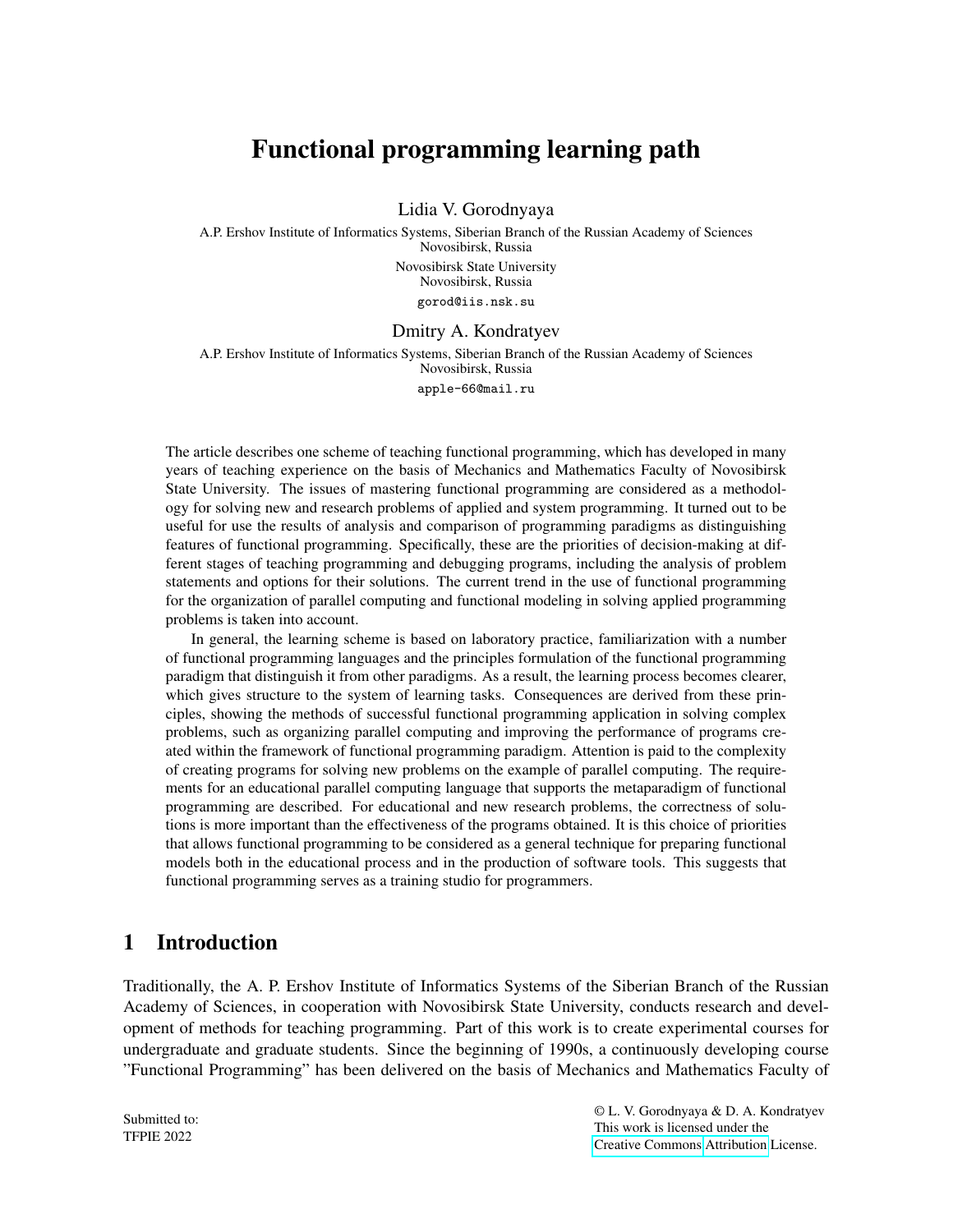Novosibirsk State University. Since the late 1990s, courses "Programming Paradigms" have been developed for the Faculty of Mechanics and Mathematics, the Higher College of Informatics and the Information Technologies Faculty of Novosibirsk State University. These courses contain the sections on functional programming as a meta-paradigm that supports the modeling of different paradigms and programming languages. The distance course "Functional Programming Fundamentals" was created for the Internet University of Information Technologies [\[1\]](#page-13-0) in 2004. Distance learning course "Introduction to Lisp Programming" [\[2\]](#page-13-1) and course "Programming paradigms" [\[3\]](#page-13-2) were created in 2006. A new distance course "Programming Paradigms" based on the Moodle system was created in 2019. The experience of teaching functional programming accumulated on the basis of these courses made it possible to form and test in practice a fairly reliable training scheme. This scheme is based on laboratory practice, familiarization with a number of functional programming languages, and the principles formulation of the functional programming paradigm that distinguish it from other paradigms. The formulation of principles made the learning process clearer and provided guidelines for the selection of learning tasks for laboratory work. Consequences were derived from clearly formulated principles that help to successfully apply functional programming in solving complex problems, using the problem examples of organizing parallel computing studied in other courses. The requirements for a universal educational multi-paradigm parallel computing language that supports the meta-paradigm of functional programming are described. The important idea that the correctness of programmed decisions is more important than the effectiveness of resulting programs is sharply emphasized . It is this choice of priorities that allows functional programming to play the role of a general methodology for teaching programming, including the preparation of functional models both in the educational process and in the production of software tools. This suggests that functional programming serves as a training studio for programmers.

The article contains a description of the main features of the functional programming paradigm and the functional programming training scheme, obtained on the basis of many years of experience on the basis of NSU. After the introduction in the second section of the article, a scheme for teaching functional programming to undergraduate and graduate students is given. The learning scheme is based on the description of the principles of functional programming presented in the third section, also provides examples of experiments with multithreaded programs In conclusion, a brief description of the course scheme itself is given and some unresolved issues are noted.

# 2 Skills, understanding, outlook

The general relationships between of principles, consequences, applications, and practical trade-offs in functional programming is based on the acquisition of skills in the application of semantic principles in the programming and debugging of programs and on an understanding of the pragmatic principles supported at the programming system. In addition, with the rapidly expanding space of programming languages and the development of a multitude of programming paradigms, it is necessary to familiarize students with the trends in functional programming, its prospects, its place among other paradigms.

First of all, during training, something similar to finger exercises is honed, which allows students to easily apply semantic principles in the programming process, such as universality, self-application, equal rights of parameters.This will allow new programmer to define debug-friendly generic functions that always produce a result, achieve laconic definitions through the use of recursion, and choose independent parameters with a clear representation of the boundary between bound and free variables.

Further, there are learning tasks that give an understanding of the prospects for use of meta-programming, verification, the autonomy of the modules being developed as a consequence of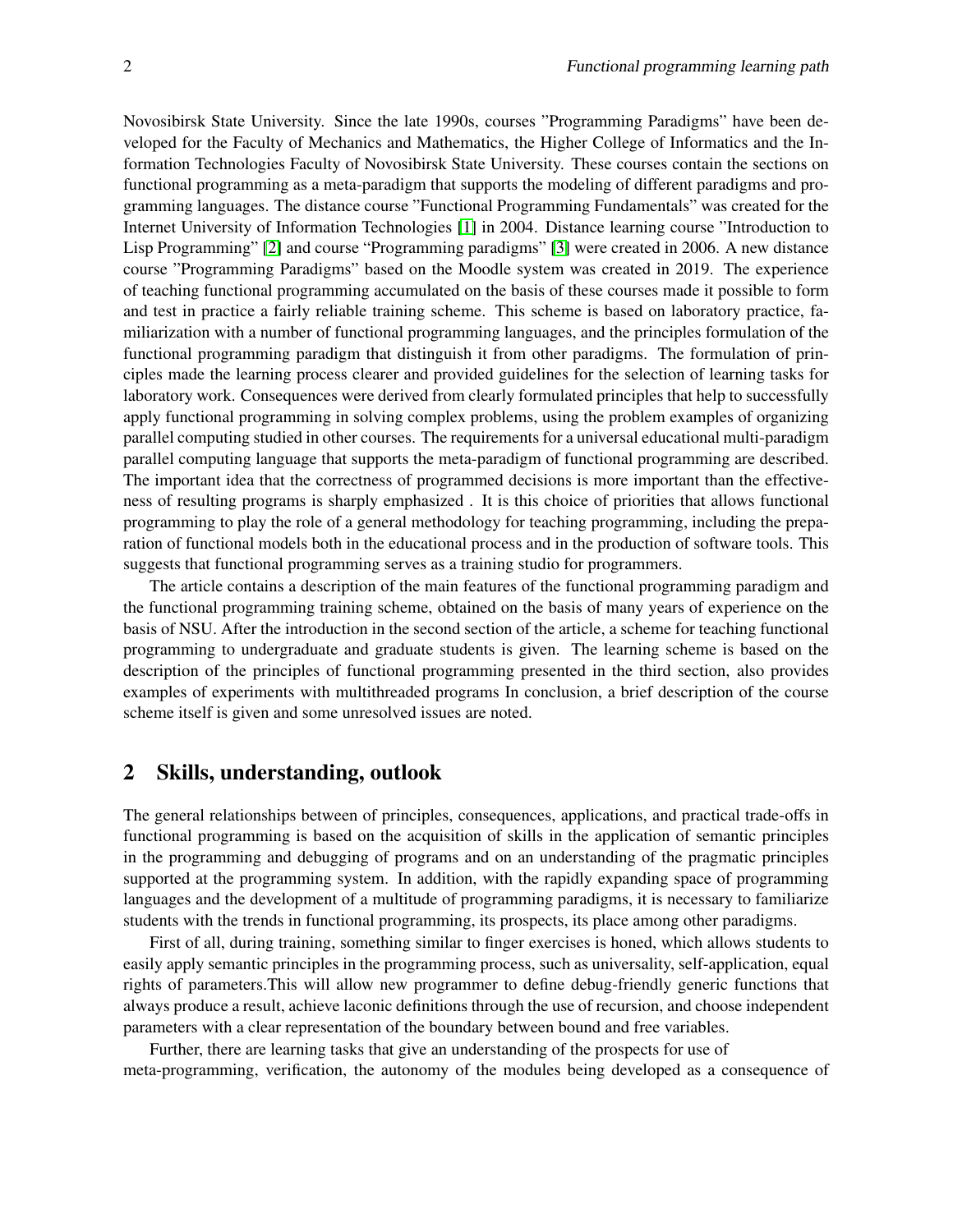reducing the complexity of programming at the same time as increasing the reliability of obtained programs. Meta-programming allows young programmer to actively use and edit debugged templates, which is often more convenient than the direct application of formal rules. Verification shows the role of proofs and axiomatization in ensuring the correctness of programs with respect to the models and programming systems used. The autonomy of developed modules shows the possibilities of multidimensional combinatorics, accumulating the correctness of independently developed components and reusing them in different programs.

After that, a practical acquaintance with lazy evaluation, the identity of re-execution, iteration spaces as functional programming methods that affect the performance of calculations, the convenience of debugging programs, and the presentation of multithreaded programes is appropriate. Lazy evaluation allow programmer to optimally choose the moments for performing calculations. Identity of re-execution is an important debugging mechanism that allows students to compare the results of different runs of the programe. Identity of re-execution is an important debugging mechanism that allows students to compare the results of different program runs.

Further improvement in programming techniques is usually associated with an increase in the efficiency of programs - the speed of execution and the amount of memory required. To do this, control of data type is built into the programs, which allows programmer to specify the actual scope of the function definition. Recursive functions in case of performance problems be reduced to more efficient cycle diagrams. Memoization allows programmer to drastically reduce the time of calculations by storing the results of functions for the prevention of using them double executions, which is especially useful for complex data processing.

Pragmatics principles are supported by the programming system, which frees the programmer from solving problems that are not fundamental for the nature of tasks. However, in addition to familiarizing young programmer with the methods of their implementation, training works on modeling such methods, including inventing own solutions, are useful. In this regard, the mechanisms of restrictions flexibility can be reproduced on the processing of vectors. Data immutability can be shown on the mechanisms of wikipedia and continuous software development systems. The rigores of result shows its advantages when familiarized with the definition of abstract machines.

Pragmatic consequences are predominantly manifested in the preparation and debugging of programs, due to the assumption of process continuity, reversibility of actions, unary functions. Process continuation is easy to show in the description of processes whose boundaries are difficult to predict. Reversibility of actions is very helpful in debugging programs dynamically, using UNDO backtracking in editing systems. Unary functions are convenient for turning program fragments into uniform flows of actions.

Applications in different areas usually require specific solutions at the programming system level. For example, automatic parallelization, load balancing, multi-pin fragments can be useful for solving problems of organizing parallel computing. Not all programming systems have solutions for such problems, most often automatic parallelization is supported. Support for load balancing and multi-pin fragments is not common.

Facilities of communication with the outside world significantly affect the ability to debug and implement programs. Usually these are programmable forecasts, device access pseudo-functions, data recovery. Programmable forecast allows student to think about the actual boundaries of program execution, take into account the dependence on available resources, including time. Tools access pseudo-functions provide access to external devices, including I/O. Data recovery is usually organized as an correct alternative to data immutability, aimed in case of performance problems to transition debugged programs with immutable data to dosed datum changes without violating the correctness of their processing.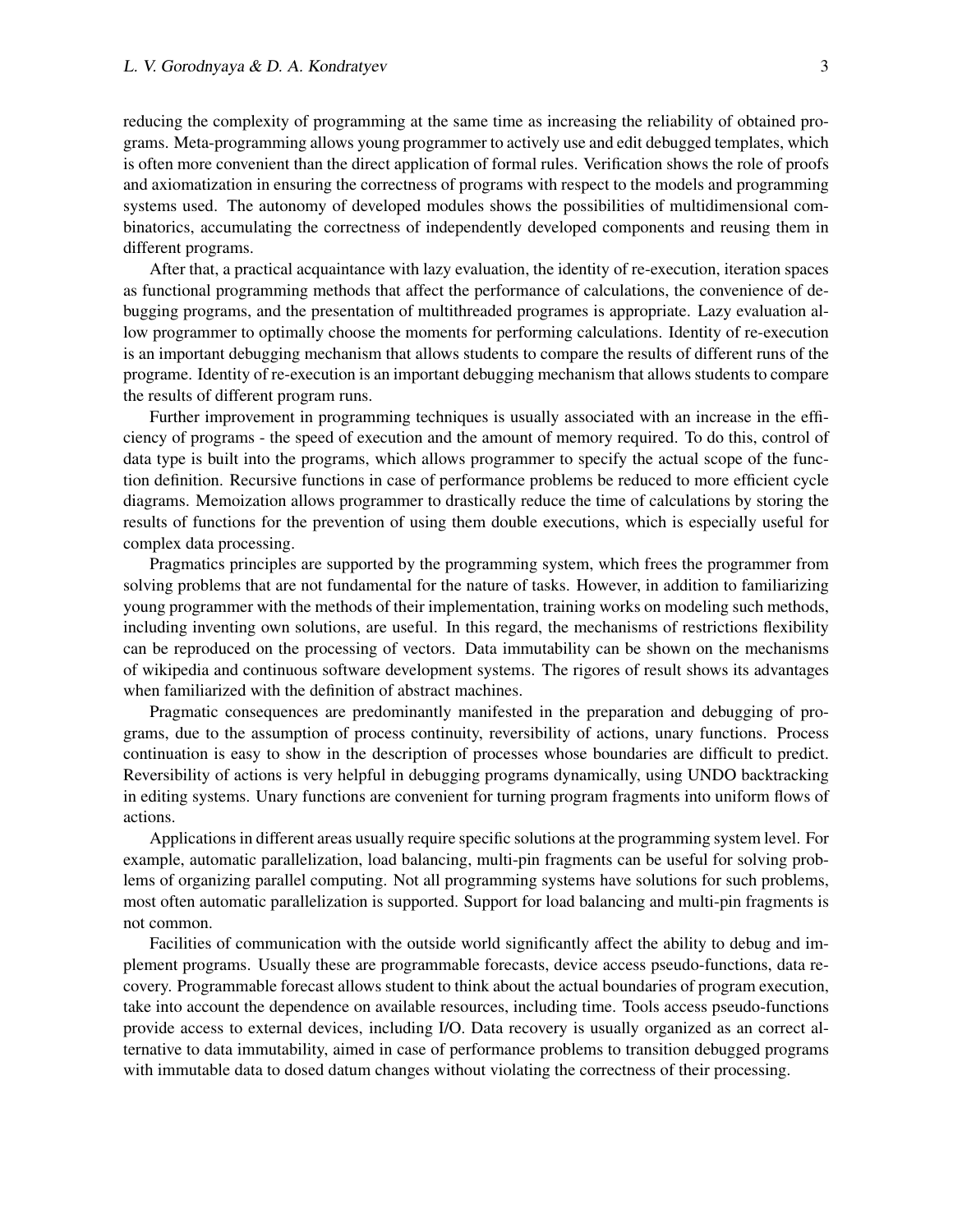The acquired skills in applying the semantic principles of functional programming and understanding the methods of supporting pragmatic principles in functional programming systems are the basis for getting acquainted with a rather diverse range of solutions inherent in different functional programming languages. Of their many, special attention should be paid to historically significant and most popular languages. The idea of set available mechanisms obtained in this way allows us to determine the place of functional programming among other paradigms, to clearly understand its features. Here, exercises on the representation of programs for solving learning problems within different paradigms are useful, which is especially use to perform in multi-paradigm languages that support functional programming along with other paradigms.

# 3 FUNCTIONAL PROGRAMMING PRINCIPLES

#### 3.1 Short history

Functional programming is one of the first paradigms aimed not so much at obtaining an efficient implementation of pre-created and well-studied algorithms, but at a complete solution of new and research problems [\[4,](#page-13-3) [5,](#page-13-4) [6\]](#page-13-5). In training, an important role is played by the convenience of preparing functional models of training programs, which make it possible to quickly debug the main mechanisms of program behavior in a simplified form. The turn of efficiency comes after the skills of achieving the correctness of solutions to the problem and assessing the feasibility of multiple application of programmable solutions have been obtained. In the pioneer era of the computers use, the practice of programming calculations according to known, previously created algorithms was characteristic, the correctness of which was not in doubt or was proven long before the appearance of first computers. Therefore, it was sufficient to ensure the program effectiveness. To substantiate the features of teaching functional programming, this article uses the results of the analysis of programming paradigms presented in [\[8,](#page-14-0) [7\]](#page-13-6). They stating that it is necessary to single out distinctive features that allow verification. It is this approach that serves as the basis for a stable learning process. As testable features, it turned out to be useful to use priorities in decision-making at different stages of the analysis of the problem statement, and then the development and debugging of the program for solving it. Accounting for priorities allows students to streamline the process of studying and searching for programmable solutions. For functional programming, priority is given to the organization of calculations and data structures, and issues of memory processing and process control are pushed to the periphery of attention.

The growth in the popularity of functional programming has so far occurred with a change in the element base, which gives rise to vast classes of new problems. The novelty of these tasks is due not only to the untapped capabilities of technical innovations, but also to the change of specialists generations, as well as the expansion of the circle of software users [\[9\]](#page-14-1). Functional programming helps to improve the skills of specialists due to the convenience of preparing programmable solutions to educational problems or their functional models. After debugging the functional models, it's time for a more efficient version of the program, perhaps created within a different paradigm. The skills of preparing and debugging functional models will be useful when working within any programming language. Of particular importance is the perspective of functional programming as a universal method for solving problems burdened by hard-to-verify and poorly compatible requirements. This allows, when teaching functional programming, to acquaint students with the methods of verification and specification of programs. Separately, the requirements for an educational language of parallel programming, which includes a sublanguage of functional programming, are described.

The term "functional programming" currently allows two interpretations. Historically, in the early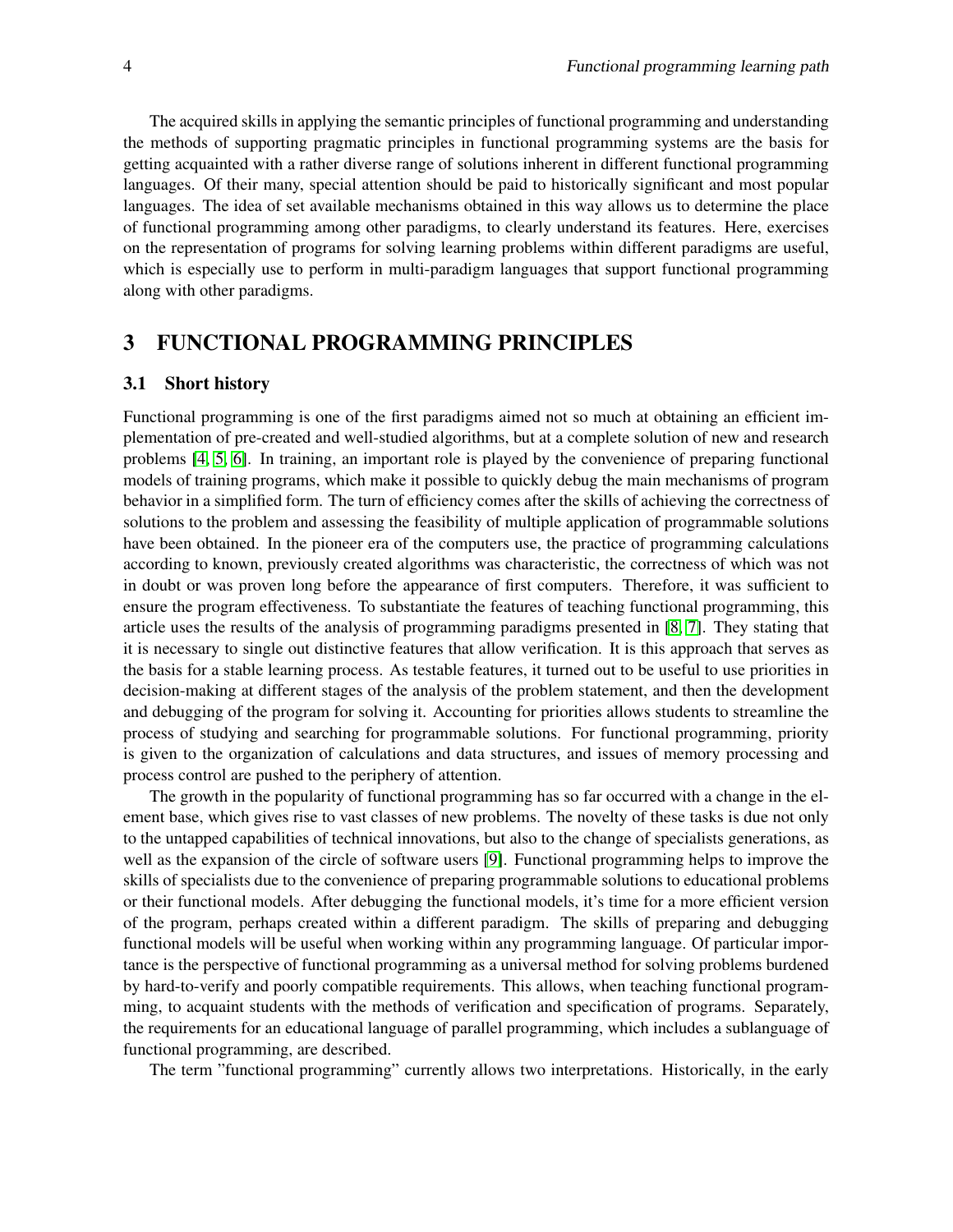1960s, J. McCarthy proclaimed that all programming concepts can be interpreted as functions or the result of function application [\[4\]](#page-13-3). In the mid-1970s, J. Backus drew attention to functional programming, calling for overcoming the narrowness of so-called "bottleneck" of the assignment operator with the help of functional programming languages [\[5\]](#page-13-4). The actual definition of the term was not given, it was used intuitively without any particular discrepancies and gradually began to be perceived as a separate programming paradigm, in which it was realized that correctness was more important than efficiency. Functional programming gives priority to the organization of calculations and the hierarchy of data structures, and the issues of allocation and processing of memory, as well as the management of calculation processes, go by the wayside. Such prioritization in the educational process is based on mathematical and linguistic models, using the skills of abstracting problem statements and programs.

Around the mid-1990s, the idea of "pure functional programming" as a branch of discrete mathematics crystallized. The refusal to actively use various side effects associated with assignments, transfers of control and external devices, which complicate theoretical studies, was proclaimed. There was a reduction of programmable solutions to constant calculations. Pure functional programming can be seen as the mathematical basis for more general functional programming. This allocation roughly corresponds to the difference in standards for academic and industrial programming languages.

It can be noted that usually optimizing compilers replace constant calculations with a constant calculated during compilation, and duplicated formulas with a variable whose value will be calculated when the program is executed. Back in the early 1960s, J. McCarthy noted that the role of global variables can be played by the outermost local variables [\[4\]](#page-13-3). Modern purely functional programming languages, such as Haskell, extend the language with special "monads" [\[10\]](#page-14-2) to work with side effects and external devices, while others are included simply library modules or packages. The absence of control transfers in many functional languages is compensated by the introduction the concept of "continuation", which allows passing the name of next function through parameters [\[11\]](#page-14-3). Thus, in the transition to purely functional programming, there is not an "exclusion" of certain programming concepts, but a "change" in their form of entry into programs or a push to the periphery of attention.

Typically, functional programming implies the support sets of semantic and pragmatic principles that contribute to the creation of functional models that are useful in solving new and research problems.In preparing a program, a programmer may follow semantic principles that are partly expressed or proclaimed in the definition of a programming language. Pragmatic principles are provided by the programming system, freeing the programmer from decisions that are not related to the nature of the problem statement. Descriptions of such principles usually appear as notes when defining a language. Most of the semantic and pragmatic principles were laid down by J. McCarthy in the first implementations of the Lisp language [\[4\]](#page-13-3). Some developed later in the practice of developing new functional programming systems in the search for more efficient and productive system solutions [\[11\]](#page-14-3). When teaching programming, the role of principles is shown on not too difficult learning tasks and in comparison with other programming systems.

#### 3.2 Semantic principles

Functional programming supports the semantic principles of function representation, such as universality, self-applying, equal rights of parameters.

Universatility. The concepts of "function" and "value" are represented by the same symbols as any data for computer processing. Each function applied to any data produces a result or a diagnostic message in a finite time.

This principle allows programmers to build representations of functions from their parts - symbols,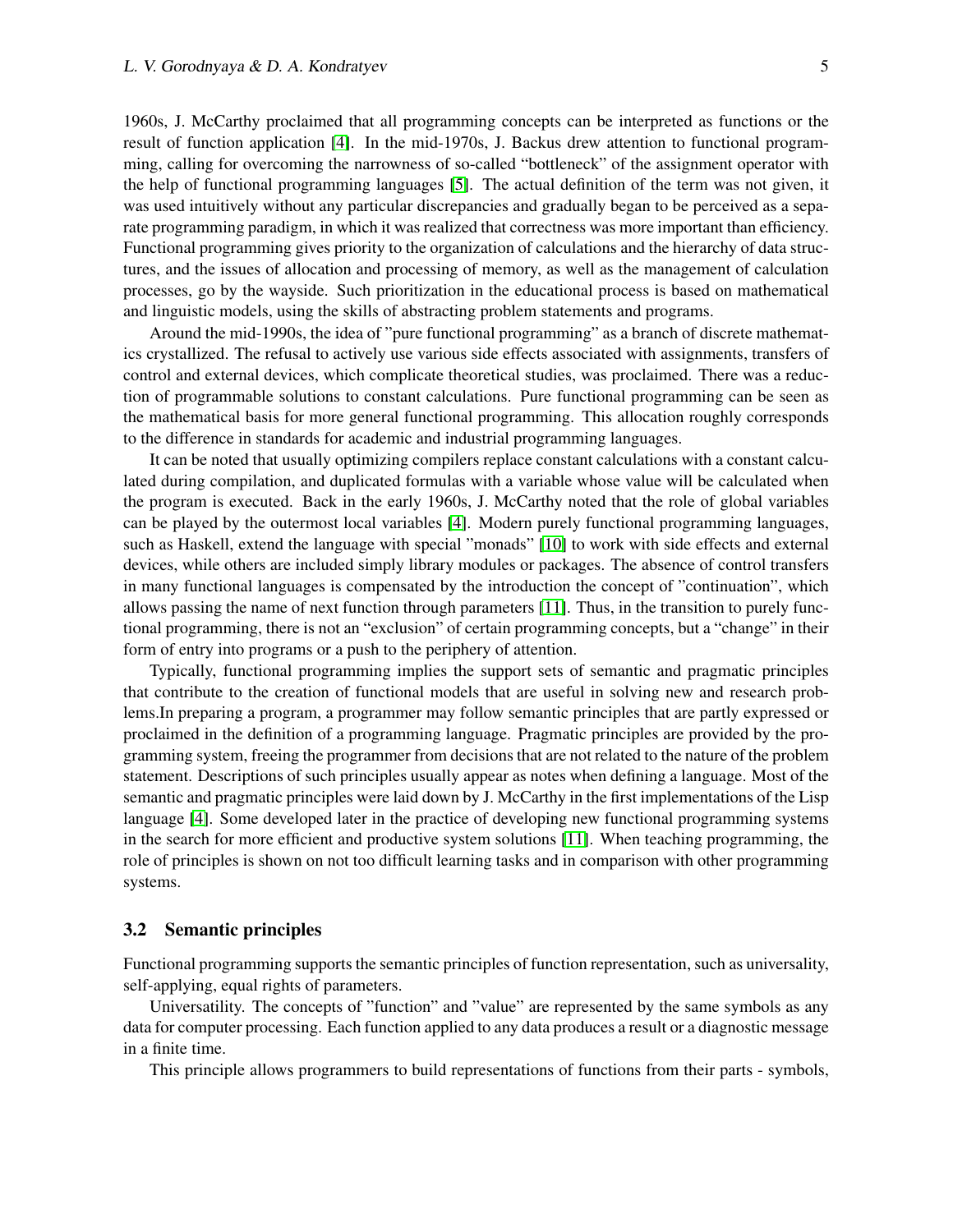and even calculate parts of the functions representation as data arrives. Learning tasks for the principle of universality can be selected from linguistic practice and symbolic data processing. In such tasks, both data and programs look like texts, they can be analyzed and processed like ordinary texts.

A historically close concept is the stored program principle. The idea of a stored programe was first formulated in the description of analytical engine by Charles Babbage, a hundred years later it was implemented in computers by Konrad Zuse and the definition of a machine by Alan Turing, and later proclaimed in the architecture of John von Neumann. As a result, the sufficiency of a universal representation of information was initially confirmed, in which there is not much difference in the nature of data for representing values and functions. Therefore, there are no barriers to processing data that represents functions in the same way that data that represents values is processed.

Self-applicability. Function representations can use themselves directly or indirectly, which allows the program designer to arrive at clear and concise recursive symbolic forms.

The representation of both values and functions can be recursive. Examples of self-applying give many mathematical functions, especially recursive ones such as factorial, Fibonacci numbers, summation of series, and many others whose definition uses mathematical induction. Too straightforward use of recursion often leads to excessive computation. Here it is appropriate to show different methods of implementing recursion. So it is possible to consider the reduction of recursion to cycles, lazy evaluation, auxiliary functions, memoization, dynamic programming and other methods.

Equal rights of parameters. The order and method of calculating the function parameters do not matter.

Function parameters do not depend on each other. It is not the order in which the parameters are calculated that matters, but only their correspondence to the names of parameters. Students can notice that the parameters when calling the function are calculated at the same level of the hierarchy, in the same context. Therefore, some parameters can be calculated both before calling the function and during its execution, most importantly, in the same context. Therefore, the representation of any distinguished formula from the definition of a function can be turned into a parameter of this function. This provides an additional ground for training exercises that will be useful later for the practice of program conversion. Here it is useful to show the technique of working with additional parameters, which often make it possible to increase the efficiency of calculations. Typical tasks can be seen in the ability to define functions for processing and interpreting lists, depending on the changing context. A historically significant example was given in his time by S. Kleene when solving the problem of reducing the function "-1" to the function "+1", at the same time showing the benefit of bottom-up methodology in solving new problems.

Function variables are valid and equal to ordinary constant functions and can be the values of arguments or be formed as the results of other functions. The rarity of skills in working with functional variables means a challenge to the programming learning system. The potential of such skills may exceed expectations now that programming is becoming more component-oriented.

#### 3.3 Pragmatic principles

Functional programming supports the pragmatic principles of organizing computations, such as flexibility of constraints, immutability of data, and strictness of the result. Pragmatic principles are supported by the programming system, more precisely, by its developers. Methods for supporting such principles are usually not defined in the programming language, they are chosen by the developer of programming system, usually based on tradition. It is convenient to introduce pragmatic principles in the form of describing ways to support them and showing the problems that arise in practice using many programming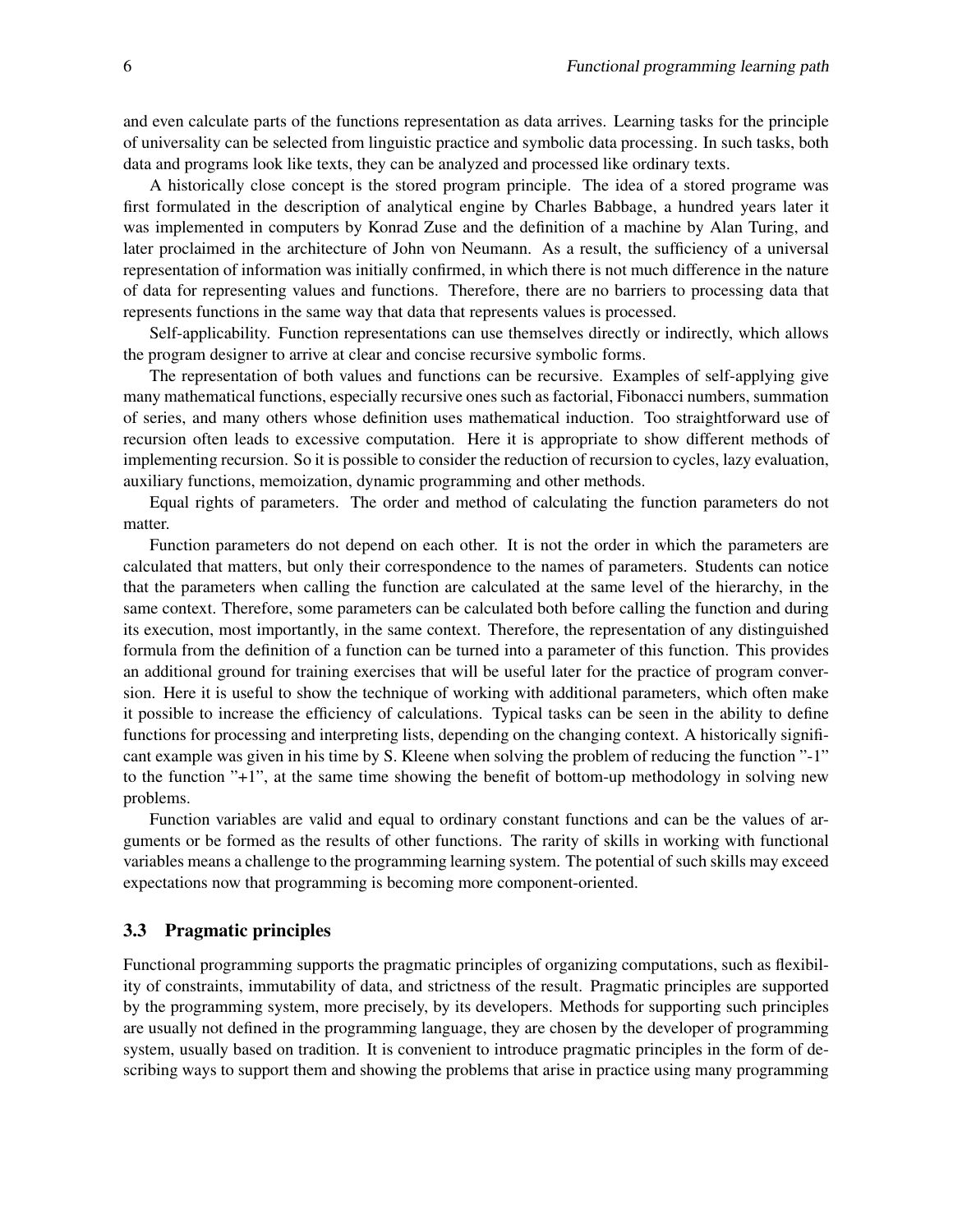systems that do not support such principles.

Flexibility of restrictions. To prevent unreasonably busy memory, dynamic data reachability analysis, freeing and reusing memory that stores unreachable data is supported.

This principle provides a special function - "garbage collector" (garbage collector), which tries to automate the reallocation or release of memory when some area of memory is not enough [\[4\]](#page-13-3). This means that the data can be of any size. New implementations of the garbage collector effectively take advantage of bottom-up processes on large amounts of memory [\[11\]](#page-14-3). Many modern programming systems now include such mechanisms regardless of the programming paradigm and language.

Data immutability. The representation of each function result is placed in a new piece of free memory without mangling that function's arguments, they can be useful to other functions.

At any time, access to data previously obtained as a result of evaluations is possible. At any time, access to data previously obtained as a result of evaluations is possible. This greatly simplifies the debugging of programs and ensures the reversibility of any actions. There is always confidence that all intermediate results are saved, they can be analyzed and reused at any time. It is useful to introduce the technique of representing programs in the style of single assignment in any programming language. A similar program transformation is usually performed by optimizing compilers.

The rigores of result. Any number of function results can be represented in a single symbolic or structural form, from which the desired result can be selected or reorganized as needed.

Often this principle is interpreted as requiring a single or even exclusively scalar function result. This leads to doubts about the legality of using integer division, rooting, inverse trigonometric functions, and many other categories of mathematical functions. In this regard, G.M. Fikhtengol'ts, gave remarkable considerations in the preface to a textbook on mathematical analysis. He notes that if direct functions are often single-valued, then inverse ones, as a rule, do not have this property [\[12\]](#page-14-4).

This principle is supported in many programming languages, the main difference lies in the restrictions on result structure. Functional programming does not restrict the data structure of the result.

#### 3.4 Consequences

Representation of algorithms in the form of functional programs gives practically important consequences. Meta-programming, verification and autonomy of developed components follow from semantic principles. Pragmatic principles lead to intuitive models of processes continuity, reversibility of actions, and unary functions. These consequences make it possible to set up and understand a direct computer experiment and the development of programmable solutions, which inevitably arises when debugging even not very complex and especially new programs.

Meta-programming is a consequence of the universality principle, which allows programmers to process and create representations of programs in the same way as any data.

Data representing a value or function can be made up of parts upto letters. Any parts of a given can be computed fragments. In the old days, S. Pipert completed the description of Logo language with the call "Create your own programming language". This inspiring task allows students to overcome the barrier to self-development of game, editing, interpreting and compiling programs. t is only important to dose the complexity so that the solution of problem fits into the regulations of educational process. Mixed and partial calculations, optimizing transformations, macro generation and more are possible. This can be done in almost any programming language, but there is usually no such tradition or clear examples.

Verification is based on the connection of self-applying principle with the methods of recursion, mathematical induction and logic.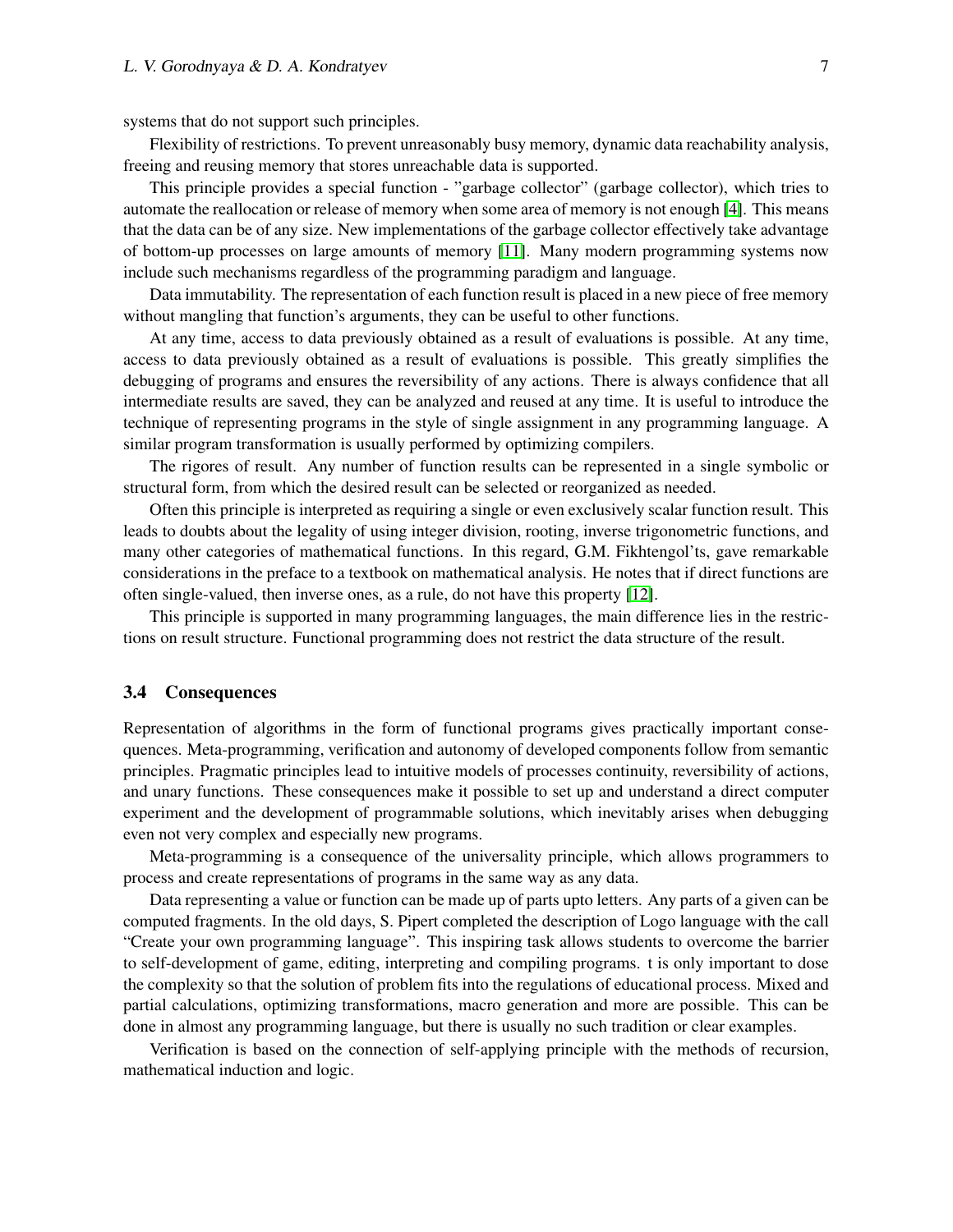Most program verification systems are created within the framework of functional programming. It becomes possible to logically deduce individual properties of programs and, thanks to this, to detect some subtle errors. If the representation of a given object is similar to some inference logic, then its properties can be inferred using this logic or similar models. The educational practice of using verification systems can show the dependence of correctness verification on axiomatics and encourage understanding of the role of the mathematical apparatus in programming.

The autonomy of developed modules directly follows from the principle of equal rights of parameters, taking into account the universality principle.

A striking example of the benefits of autonomy is provided by the history of separate modules compilation, which may have essentially determined the long life of the Fortran language. It should be noted that Lisp systems typically compile functions rather than complete programs. The frequency of modules use, procedures or functions in the development of new programs is usually much higher than the use of ready-made program. The increased frequency of use of constituent modules, like libraries of standard procedures, in practice causes a high level of trust, higher than verification.

Continuity of processes intuitively follows from the pragmatic support of the constraints flexibility principle.

After executing any function, every processor can execute any other function. (The STOP command is not a function. It has no arguments or results. It's just a signal to the processor to stop working.) While any function is being executed, other functions can be performed at the same time. This allows a significant part of the program work to be based on the model of unlimited memory without much concern about its boundaries and the variety of characteristics of the access speed to various data structures. Many functional programming languages support imitation of working with infinite data structures, the technique of which can be found on educational tasks similar to generating an infinite series of numbers [\[10\]](#page-14-2).

The reversibility of actions is based on the illusion of data immutability, the mechanisms of which are hidden in the programming system.

After executing any function, the processor can return to the point of its call. Any function can be repeated with the same parameters, it can be interpreted differently or replaced by any other function. Applying action reversibility requires little to no care during program preparation and the bulk of debugging. This allows programe systems to support a function memoization mechanism that preserves the results for previously processed arguments. In fact, necessary data modifications, such as memory reuse, are simply automated. The programmer can afford not to interfere with the implementation of such facilities as long as there are no performance issues. It is enough to get acquainted with the methods and measure the effectiveness.

Unary functions are related to the principle of rigores result principle.

For any function with an arbitrary number of parameters, it is possible to construct its equivalent with one parameter, which is a structure of the original parameters. Since results are often arguments to enclosing functions, the mechanism of unary function that accompanies the strict result principle follows logically. This style of presentation of programs is useful when moving to multi-threaded program.

#### 3.5 Parallel Computing Applications

Within the framework of functional programming, parallelism relies on a common set of semantic and pragmatic principles that allows one to consider independent streams of represented data and, if necessary, reorganize the stream space. Such a set of semantic and pragmatic principles makes functional programming convenient for working with programs aimed at organizing parallel computing, which can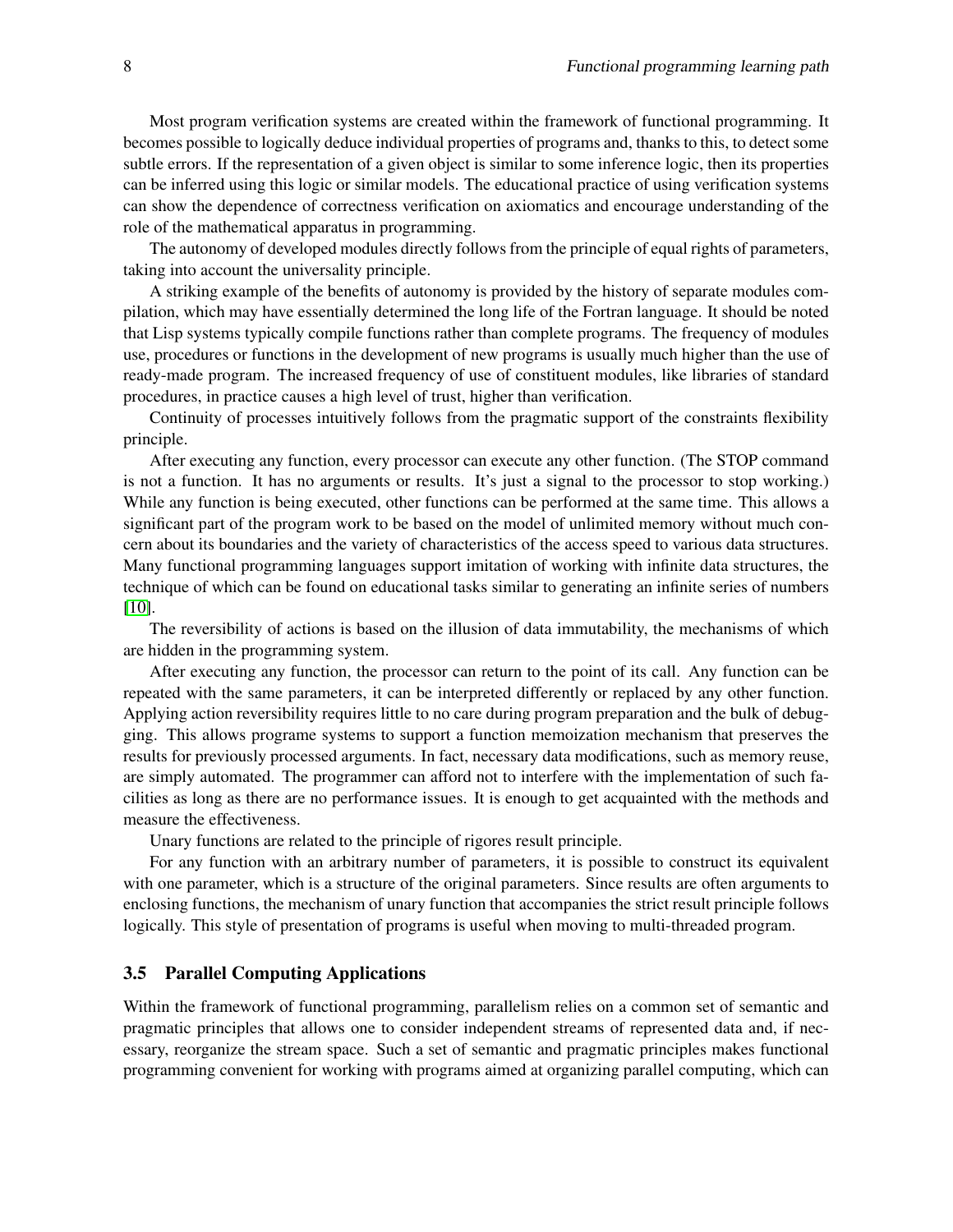be reduced to complexes of independent, non-deterministic flows. First of all, this is the parameter independence principle, which guarantees the same context when calculating function parameters, regardless of the position in the argument list. It becomes possible to represent independent threads and combine them into multi-threaded or multi-processor programs, into a common software package. In addition, the principles of strict result and universality are used in parallelism. Pure functional programming is not very convenient for modeling interacting and imperatively synchronized processes. Therefore, in the future, some refinement of the principles will be required, which simplifies the preparation of highperformance parallel computing programs.

Lazy evaluation allows programm to push back unlikely calculations to avoid the cost of executing an excessive number of threads corresponding to too rare situations.

Any fragment that is unlikely or impossible to execute can be moved from a function view to a delayed action. Branches for almost irrelevant situations can be moved to the debug version. Sometimes this problem is overcome by choosing expressions that do not require branching, more often by checking data types. The volume of necessary diagnostics can be partially reduced by static analysis of data types.

Identity of recalculations for the purpose of debugging programs and measuring their performance.

The transition to supercomputers showed that with too many processors, the ability to reliably observe the repeated execution of a program, which is necessary for debugging and measurements, disappears. During the next run, there may be failures on other processors. Functional programming here can allow special interpretations of the program, taking into account the protocols and results of previously performed runs with tracking the identity of execution, as well as analysis of the programs execution with distortions. It is also possible to organize a comparative execution of the same program in two different threads on different processors. And support for working with the stack within framework of principle of constraints flexibility can be supported more efficiently than in most languages and programming systems [\[11\]](#page-14-3). Moreover, the factorization of programs into schemes and fragments allows us to separate components according to the level of debugging complexity and inherit the correctness of previously debugged modules. Functions that do not require preliminary calculation of parameters are used, for example, macrotechnics.

The iteration space is used as the main parameter to control the parallelization of loops in the absence of relationships between iterations.

Any finite set can work as an iteration space for a function defined on it. If there is a data set on which the evaluation of a function on one element does not require its results on other elements, then using such a set as an iteration space is convenient for simultaneously executing this function on all elements of the set. A similar technique for propagating operations and functions is available in APL, Alpha, BARS, and Sisal [\[13,](#page-14-5) [14\]](#page-14-6). The role of equal rights of parameters is growing, it provides a solution to the problems of threads reorganization when tuning to various configurations of multiprocessor systems that require program decomposition into schemes and fragments. The technique and concept of iteration spaces is strongly supported in the Sisal language, in which such spaces are built over enumerable sets using the operations of scalar and cartesian product [\[14\]](#page-14-6).

It is somewhat more difficult with pragmatic principles that require a revision of system decisions at the level of development into an optimizing compiler. Here automatic parallelization plays an important role, load balancing and presentation of multi-pin fragments are rare.

Automatic parallelization consists in extracting autonomous parts from the program that allow independent execution.

If there is a function with known execution time that can be decomposed into two or more functions such that the execution time of each is appreciably less, then if they are independent, they can be executed. randomly or simultaneously, and the execution time of the original function may become shorter.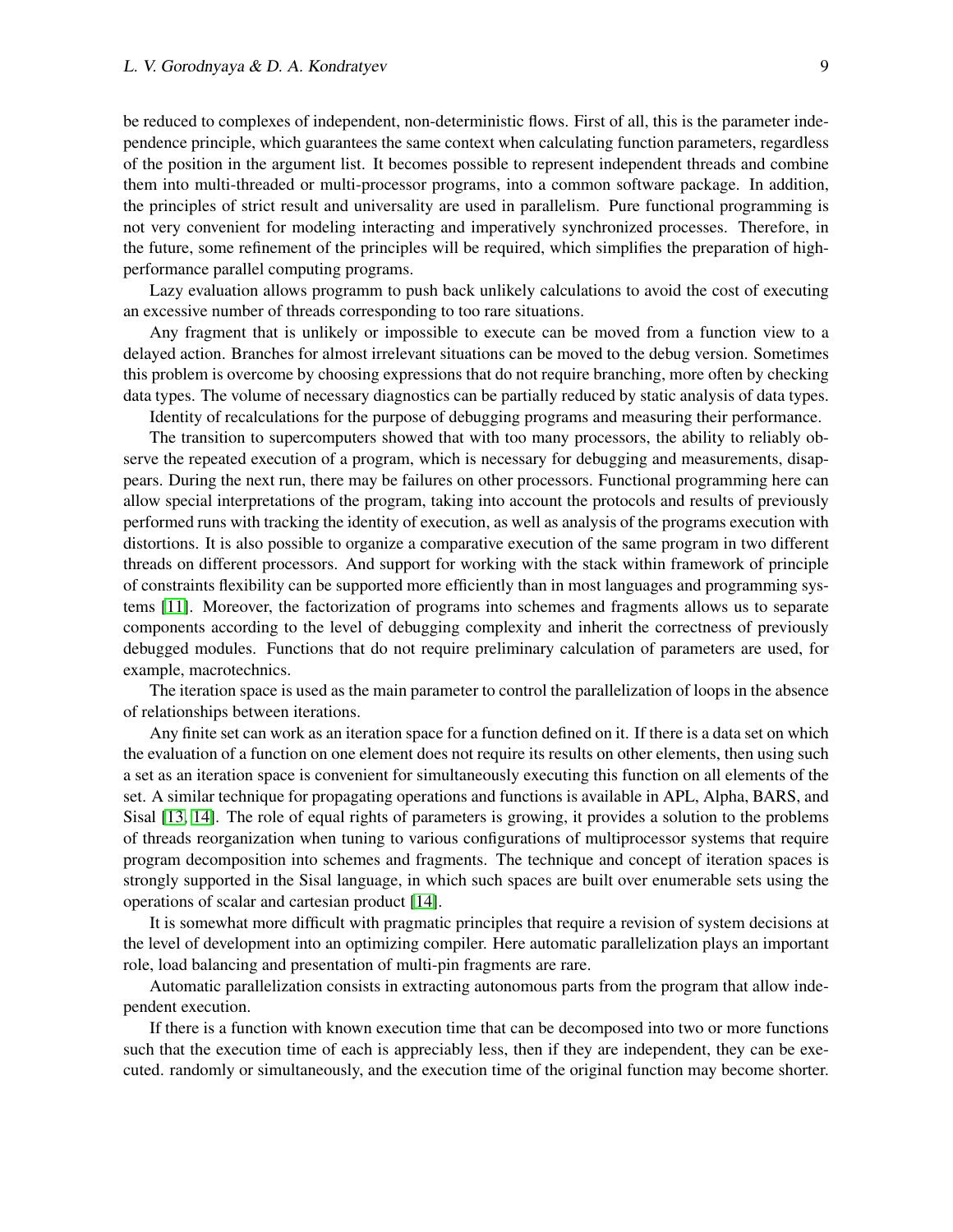Typically, parallelization is performed by an optimizing compiler based on the results of static analysis.

Load balancing equalizes the real execution time of threads on different processors of a multiprocessor complex, which can be considered as an extension of the principle of flexibility to time constraints.

Lazy or lookahead calculations make it possible to quickly and efficiently redistribute the load. A complex function definition can sometimes be reduced to two functions, one of which executes part of the definition, deferring the rest, and the other resumes execution of the delayed part. Perhaps the execution of second function will occur simultaneously with the first or even begin earlier. In the mpC language, it is proposed to quickly redistribute the amount of computations when an uneven loading of processors is detected [\[15\]](#page-14-7). Load balancing is performed at the execution stage of the program based on dynamic analysis, possibly using instructions in the program to assess the uniformity of processor load and transform the executable code, which is no longer a rarity in new programming languages.

Multi-pins fragments, such as control circuits or operations that have multiple operands and give more than one result, at first glance, contradict the principle of strict result.

However, the ability to expand the understanding of the strict result principle allows programmers to build multi-threaded functions that take parameters from a number of peer-to-peer threads and generate a number of results in terms of the number of threads. Thus, it is possible, as in the functional parallel programming language Sisal, to switch to operations that map one set of operands to another set of results [\[14\]](#page-14-6). This may correspond to the structure of some particularly efficient hardware units and, thus, allow the presentation of more efficient solutions, taking into account the advances in development of element base. It is known that one of the arguments for RISK-architectures was the lag in efficiency of some particularly complex machine instructions from system equivalents of simple instructions. Now the ratio of efficiency has shifted sharply in favor of hardware solutions.

#### 3.6 Productivity increase

With the transition to reusable programs and parallel computing, the performance of program becomes more important than their formal correctness. There is a change of priorities. Pure functional programming can be thought of as a functional modeling technique for prototyping complex problem solving. The broader paradigm of production functional programming allows programming process to move from such functional models to more efficient data structures, making practical decisions and trade-offs in their processing depending on real conditions. In addition to the principles and implications in actual programming languages and systems, production functional programming typically includes practical trade-off mechanisms that look like special functions in the programming language. For example, Lisp 1.5, Clisp, Cmucl. Clojure and other members of the Lisp family typically provide the following functions of this kind:

- Data type control softens the principle of universality with the functions of static and dynamic analysis of data types.
- Loop diagrams that model a somewhat extended set of familiar computational control mechanisms overcome typical concerns about the complexity of implementing the self-applying principle.
- Memoization makes it possible to radically reduce the complexity of repeatedly repeated calculations, making an understandable concession to successful experience against the principles of rigorous result and verification.
- Programming predictions of memory size and execution speed allow programmable memory allocation and load balancing, neutralizing the coarse mechanisms of the constraint flexibility principle.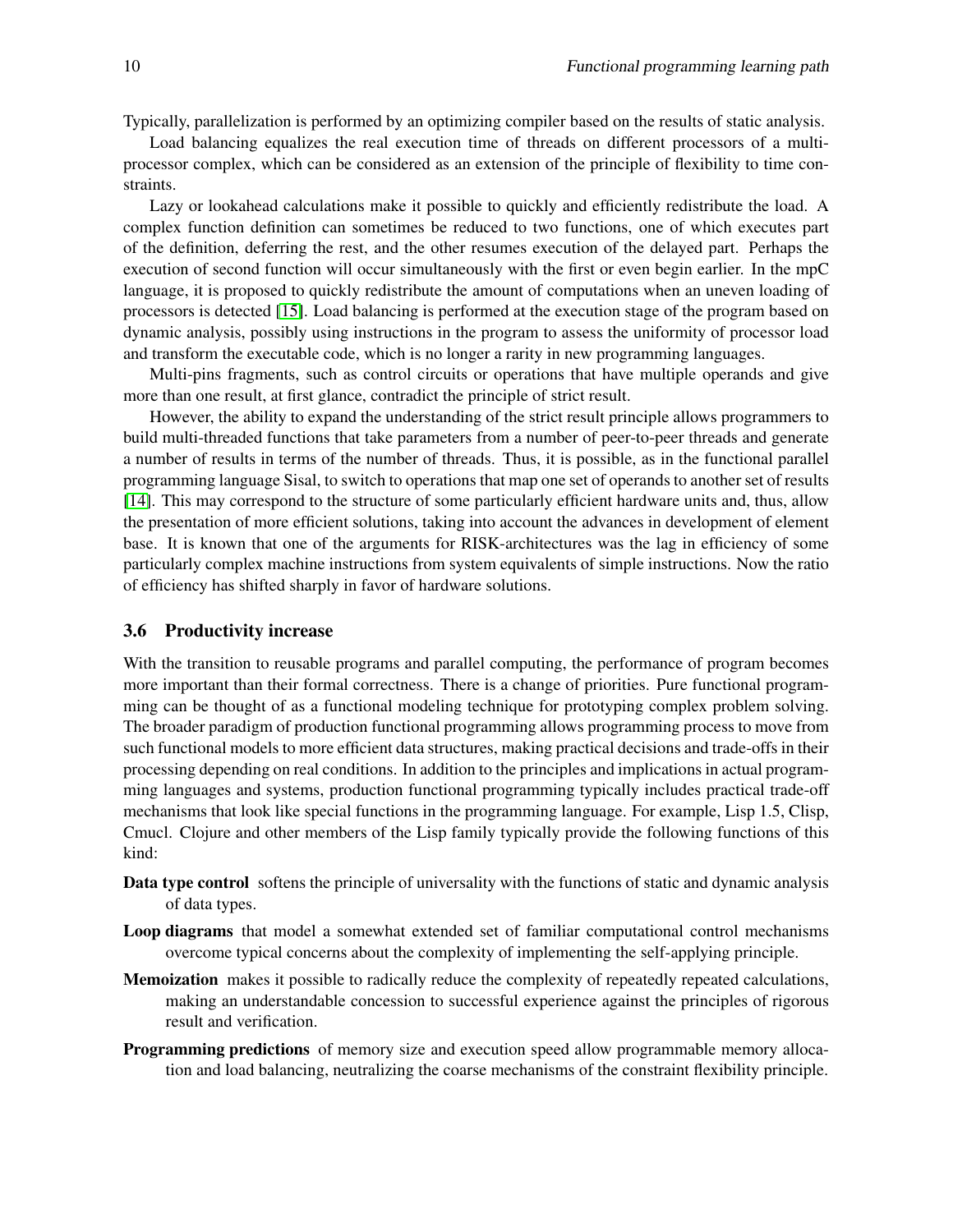- Pseudo-functions , in addition to generating a result, perform actions on external memory or interact with devices, including input-output operations and file operations, which somewhat affects the principles of parameter independence and data immutability.
- Recoverability of data when using destructive functions that have safe counterparts makes it possible to eliminate excessive memory consumption, partly deviating from the principle of data immutability.

Thus, within the framework of functional programming, educational practice on the organization of parallel computing can show the dependence of methods choice for programmable solutions on the priorities in language tools choice and implementation possibilities. Consequences of the semantic and pragmatic principles of functional programming and the high modeling power of the functions, complemented by special function of practical trade-offs, make it possible to complement the main paradigms of parallel computing for practical work on improving program performance.

#### 3.7 Experiments demonstrating functional parallel programming principles

Let us consider the following task: the sum of cubes of non-negative elements whose indices are even. Let us note that the *map*, *reduce*, and *select* functions allows simplifying solutions of many similar problems and allow parallel execution of such solutions. A function-parameter of *map* and *select* should depend on element index to solve the considering problem. But function-parameter of *map* and *select* depends only on sequence element. Consequently, an important challenge is the generalization of the *map* and *select* functions.

The *reduce* function allows you to calculate the sum of elements. This function can apply the sum to the reducible sequence. But reducible sequence should be generated by a construction that generalizes the *map* and *select* functions. Students consider this task and may suggest different solutions.

The solution to the problem is the iteration space from the Sisal programming language. Loops generate a reducible sequence in the Sisal language. The sequence of even indices allows us to solve the considering task.

Students can execute Sisal programs using cloud parallel programming system (CPPS) [\[16,](#page-14-8) [17\]](#page-14-9).

An iteration space can be created using Sisal triplets or the Cartesian product of triplets. A triplet defines an arithmetic progression.

The following construct is a triple construction expression: lower bound..upper bound..step [\[18,](#page-14-10) [19\]](#page-14-11) Examples of triplets are the following constructs:

- 0..n..1 is a sequence of natural numbers up to *n*;
- 0..7..-5 is an empty triplet;
- 0..n..2 is a sequence of even numbers up to *n*;
- 0..n-1..2 is a sequence of indices of even elements of an array of length *n*.

The following construct defines a Sisal loop controlled by a range:

*f or var in triplet do returns reduction expr end f or*

where

• *var* is a variable;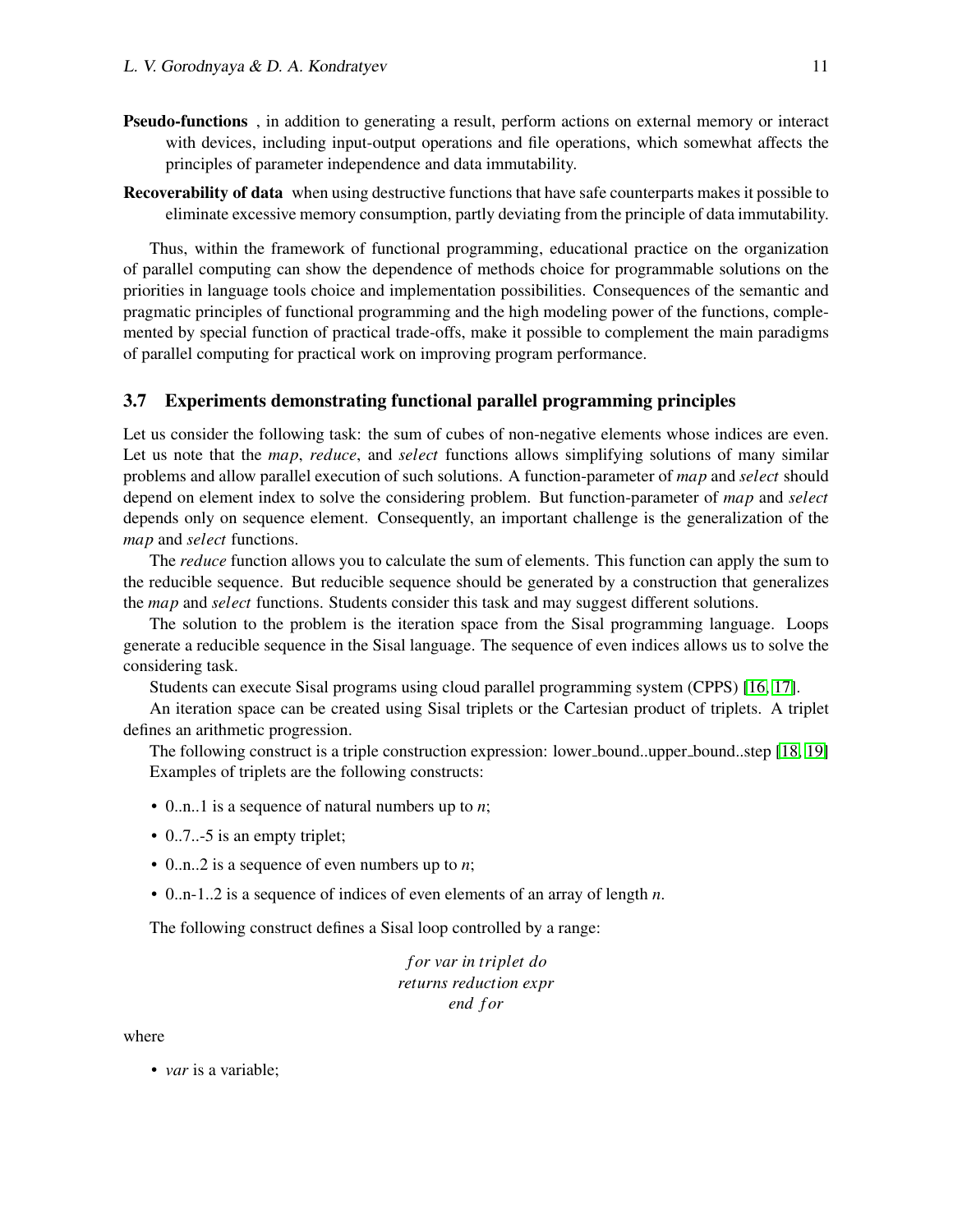- *triplet* is a triplet;
- *expr* is a reducible expression (it may depend on *var*);
- *reduction* is a reduction (for example, *sum of*, *array of*).

The semantics of a loop controlled by a triplet may be described as follows:

- Each iteration corresponds to each triplet element (*var* corresponds to the value of the triplet element).
- The value of a single iteration is the value of the reducible expression.
- The value of a loop is the value of a reduction.
- A reduction is applied to the value of previous iterations and to the value of the current iteration.

The formal definition of this semantics is implemented in the C-lightVer system. Students can apply deductive verification approach to Sisal programs using the C-lighVer system [\[20,](#page-14-12) [21,](#page-14-13) [22,](#page-14-14) [23\]](#page-14-15).

The solution of the considering problem is the following function:

```
function sum_elements_even_indices(
                     a: array of integers
                     n: integer returns integer)
  for i in 0..n-1..2 do
  returns sum of
              if (a[i] > = 0)a[i]*a[i]*a[i]
                 else 0
              end if
  end for
end function
```
where

- 0.  $n-1$ . 2 is a triple that defines a sequence of even index values of elements of an array of length n;
- if  $(a[i] \ge 0)$  then  $a[i]*a[i]*a[i]$  else 0 end if is a reducible expression.

This function is written in the Sisal programming language. This task demonstrates comparation of *map-reduce-select* approach and Sisal loops to students.

We suggest students to use symbolic method of verification of definite iterations [\[24\]](#page-14-16) for Sisal program deductive verification [\[20,](#page-14-12) [21,](#page-14-13) [22,](#page-14-14) [23\]](#page-14-15). Symbolic method of verification of definite iterations is applied to special kinds of loops (definite iterations). Body of a definite iteration is executed once for each element of data sequence. Symbolic method of verification of definite iterations allows defining inference rules for these loops without invariants. Symbolic replacement of definite iterations by recursive functions (function *rep*) is the base of this method.

We use ACL2 [\[25\]](#page-14-17) as theorem prover in the C-lightVer system [\[20,](#page-14-12) [21,](#page-14-13) [22,](#page-14-14) [23\]](#page-14-15). Obtained verification conditions with applications of recursive functions correspond to ACL2 logic based on computable recursive functions. Automation of proving these verification conditions is based on using ACL2 system. The input language of ACL2 system is Applicative Common Lisp.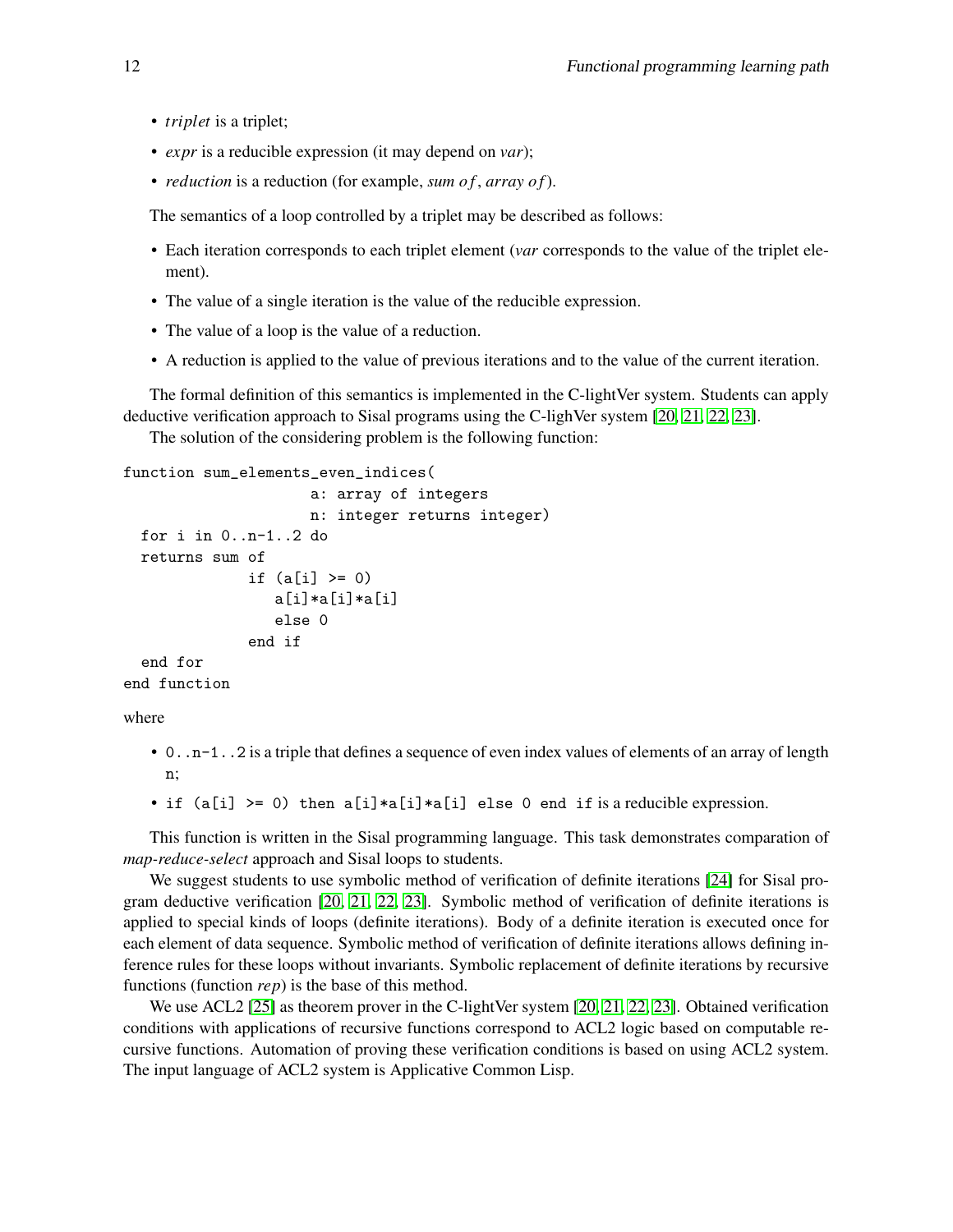Let us consider the precondition of considering function written in the language of ACL2 system: (and (integerp n) (< 0 n) (equal (length a) n) (integer-listp a))

Predicate *integerp* checks whether its argument is an integer. Predicate *integer*-*list p* checks whether its argument corresponds to list of integer elements.

The postcondition is (= result (reduce-sum-even-indices n a)). Special term *result* correspond to value of Sisal expression. We have defined *reduce*-*sum*-*even*-*indices* function using language of ACL2 system. Consequently, students define specifications using Applicative Common Lisp.

The loop expression in considering function is translated into recursive function *rep*. Replacement of *result* term in postcondition by application of *rep* results in the following verification condition:

```
(implies
  (and (integerp n) (< 0 n) (equal (length a) n) (integer-listp a))
  (equal
   (rep (triplet 0 (- n 1) 2)) a)
   (reduce-sum-even-indices n a)))
```
ACL2 successfully proved it by induction on *n*. Let us note that considering function is based on iterations and *reduce*-*sum*-*even*-*indices* is recursive function. This verification task demonstrates correspondence between iterations and recursion to students.

### 4 Concluding Remarks

The 22nd TFP conference dedicated to modern trends in functional programming was held [\[26\]](#page-14-18) at February 2021. We believe that our scheme of teaching functional programming may give students not only the base but also understanding modern trends especially in the field of parallel computing. The presented reports convincingly showed the focus of functional programming on solving many problems of organizing parallel computing.

Our scheme for teaching functional programming is as follows:

- Semantic decisions. Programming solutions to educational problems for the formation of skills in the application of semantic principles.
- Pragmatic solutions. Familiarization with the methods of supporting pragmatic principles in functional programming systems.
- Review of functional programming languages.
- Experiments with the presentation of a multi-threaded program based on functional programming, as well as with the use of tools that allow improving the performance of programs and measuring the resulting performance.
- Reproduction of programmed solutions based on another paradigm in a multi-paradigm programming language.

Some questions have not yet received a practical answer. Among them is the problem associated with the poverty of language solutions for representing the discipline of access to multilevel heterogeneous memory and protocols for interaction between processes, which requires some refinement of data immutability mechanisms. Datum immutability is supported at the thread-local memory level, but causes problems when moving to shared and external shared memory for different threads. It is usually convenient to represent dependencies between functions, and hence between threads, in shared memory.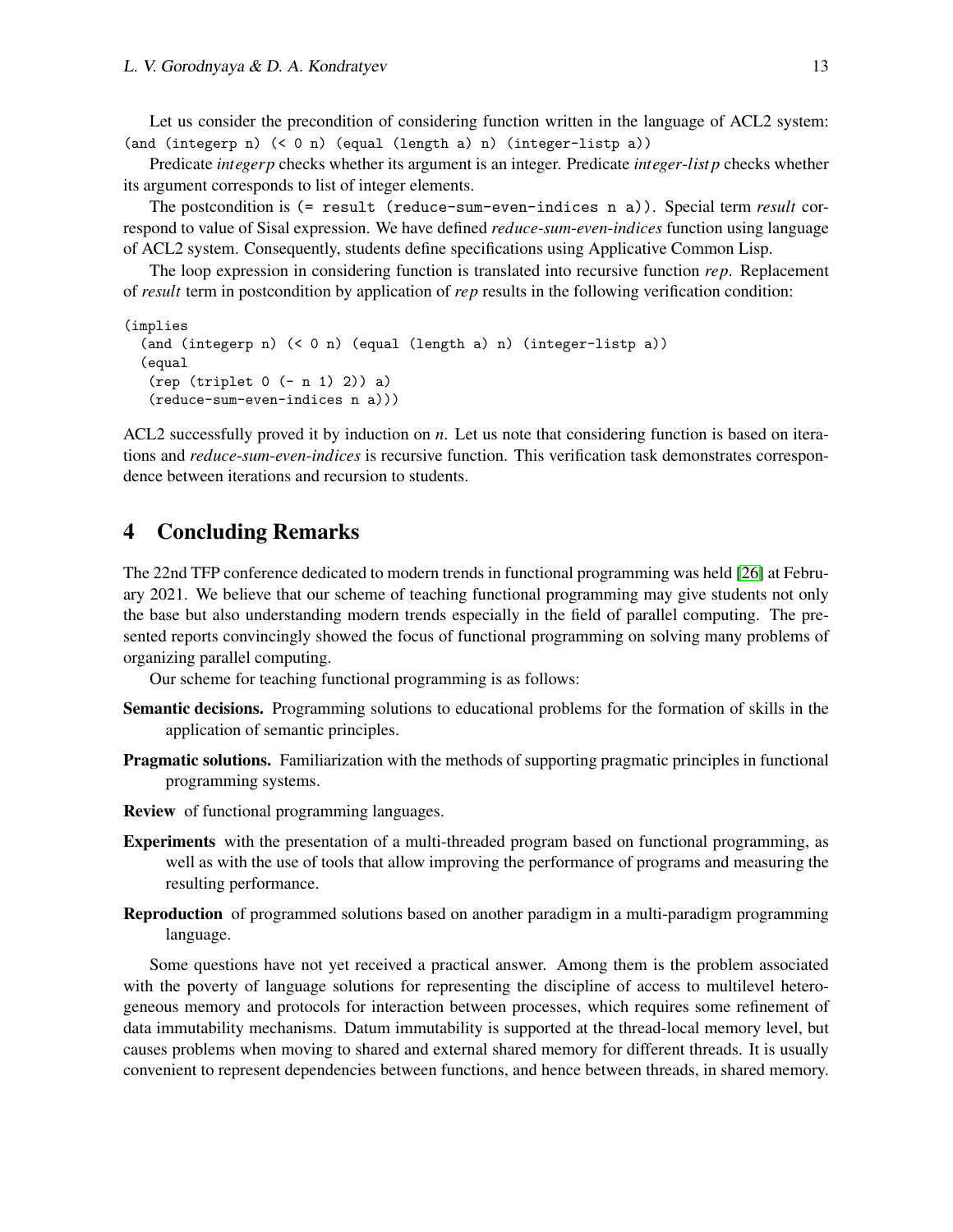In this regard, the precedent with creation of the languages Cmucl and Clojure is interesting, giving a rebuttal to the explanation of reasons for criticism of functional programming by inefficiency and lack of connection with production systems. Cmucl is quite competitive with the C++ language in terms of efficiency, but this somehow did not attract much attention to it, which confirms the independence of functional programming purposes from the efficiency of its implementation. Clojure is implemented over the JVM, giving access to all modern IT features. Strictly speaking, functional programming can play the role of not only a training studio for the growth of professional programmer corps qualifications, but also a design department for production programming.

This article presents a description of the main features of the functional programming paradigm and the functional programming training scheme obtained on the basis of many years experience. The article contains a description of the main features of teaching functional programming. In the introduction to this article, a brief summary of many years of experience in teaching functional programming on the basis of Novosibirsk State University is given. Further, in the second section, a scheme for teaching functional programming to undergraduate and graduate students is given, containing a description of the main types of educational work and additions to the actual study of functional programming techniques with an overview of functional programming languages and the relationship of functional programming with other paradigms. The scheme is based on the description of the principles of functional programming, presented in the third section. It gives a brief outline of the history of the emergence of functional programming, shows the differences between semantic and pragmatic principles, consequences from them, features of specification for parallel computing and methods for improving program performance, and also provides examples of experiments with multithreaded programs. In conclusion, a brief description of the course scheme itself is given and some unresolved issues are noted.

# 5 Acknowledgements

I thank all my students of Mechanics and Mathematics Faculty of Novosibirsk State University for inspiring me to find a better way to introduce functional programming. I especially thank the organizers and participants of the conferences "Scientific service in the Internet environment", regular discussions, which helped to formulate the principles of functional programming for educational purposes.

### References

- <span id="page-13-0"></span>[1] Lidia Gorodnyaya (2004): *Functional Programming Fundamentals*. Available at [https://intuit.ru/](https://intuit.ru/studies/courses/29/29/info) [studies/courses/29/29/info](https://intuit.ru/studies/courses/29/29/info).
- <span id="page-13-1"></span>[2] Nikita Berezin & Lidia Gorodnyaya (2006): *Introduction to Lisp Programming*. Available at [https://](https://intuit.ru/studies/courses/1026/158/info) [intuit.ru/studies/courses/1026/158/info](https://intuit.ru/studies/courses/1026/158/info).
- <span id="page-13-2"></span>[3] Lidia Gorodnyaya (2006): *Programming paradigms*. Available at [https://intuit.ru/studies/](https://intuit.ru/studies/courses/1109/204/info) [courses/1109/204/info](https://intuit.ru/studies/courses/1109/204/info).
- <span id="page-13-3"></span>[4] John McCarthy (1963): *LISP 1.5 Programming Manual*. The MIT Press, Cambridge, USA.
- <span id="page-13-4"></span>[5] John Backus (1978): *Can programming be liberated from the von Neumann style? A functional stile and its algebra of programs*. Commun. ACM 21(8), p. 613-641, doi[:10.1145/359576.359579.](http://dx.doi.org/10.1145/359576.359579)
- <span id="page-13-5"></span>[6] P. Henderson & D.A. Turner (1982): *Functional Programming and its Applications: An Advanced Course*, First edition. Cambridge University Press;, USA.
- <span id="page-13-6"></span>[7] Peter Wegner, Robert Bruce Findler, Matthew Flatt & Shriram Krishnamurthi (2001): *How to Design Programs: An Introduction to Programming and Computing*, First edition. MIT Press, Cambridge, MA, USA.